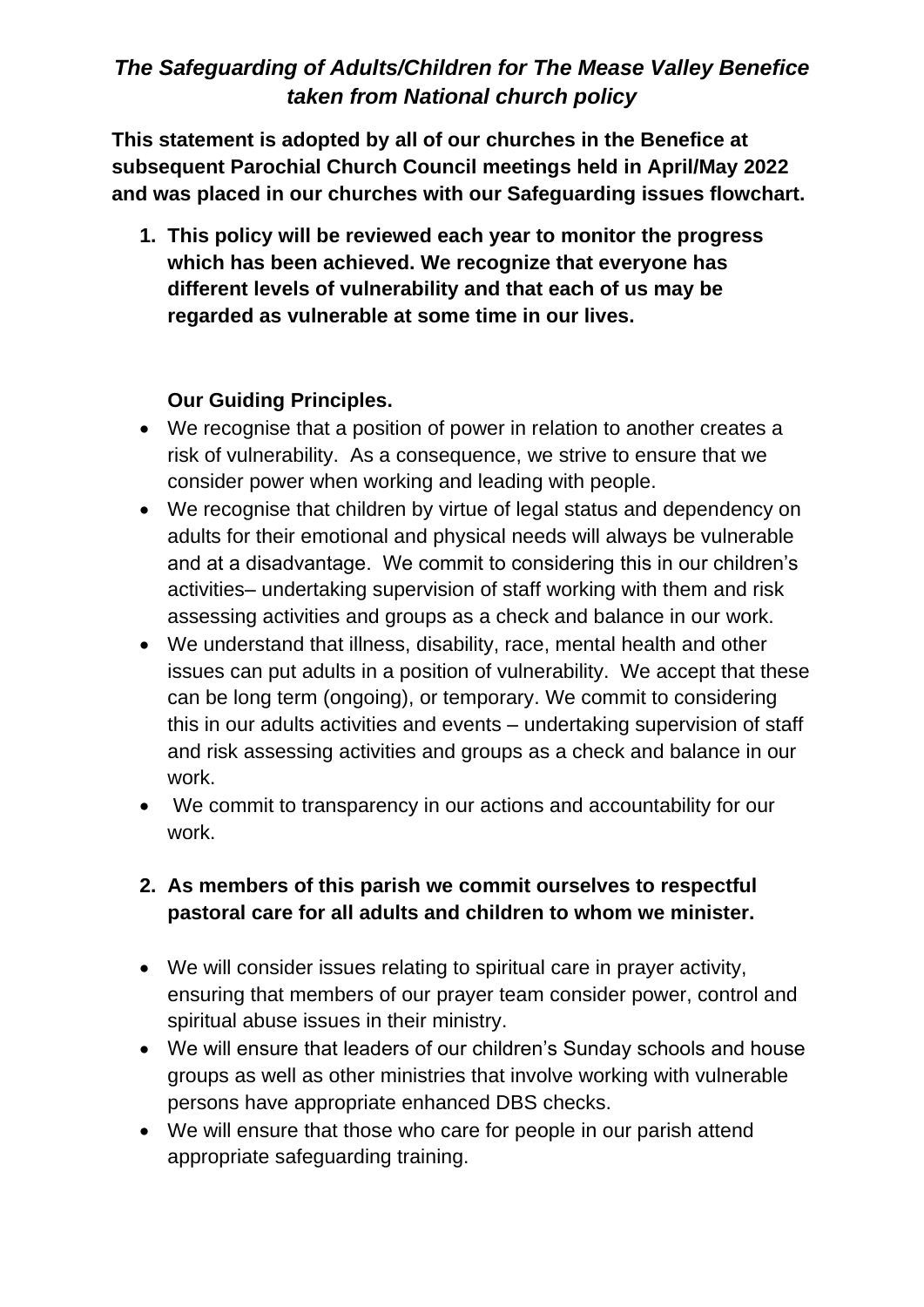• We commit to discuss safeguarding and support to of safeguarding as a standing PCC agenda item

**3. We commit ourselves to the safeguarding of people who may be vulnerable, ensuring their well-being in the life of this church.** 

# **4. We commit ourselves to promoting safe practice by those in positions of trust.**

- We commit to discuss safeguarding and support to of safeguarding as a standing PCC agenda item
- We will ensure that those in positions of trust (such as wardens), and those with remits or leadership of groups involving vulnerable children etc have appropriate enhanced DBS checks and that these are updated every 5 year.
- We will engage with appropriate training and seek to develop relationships with other agencies and the diocese on safeguarding.
- Safeguarding including revision of policy will be a regular PCC agenda item and agree that whilst we have a named co-ordinator we will accept collective ownership for this important issue.
- We will be transparent, open and not have secrets.

# **5. The parish commits itself to promoting the inclusion and empowerment of people who may be vulnerable.**

- We will consider the impact of power, disadvantage, inclusion, disability, age and race on how we provide and plan for our ministry.
- We will actively (but appropriately), challenge each other in our work in order to ensure we consider a wide range of perspectives and views– ensuring that we do not oppressively impose our own values or views to another's detriment.
- Where a person struggles with a activity due to disadvantage, disability or illness we will go the extra mile to assist them so they can participate and contribute as a full part of the church.

## **6. It is the responsibility of each of us to prevent the physical, emotional, sexual, financial and spiritual abuse of vulnerable people and to report any such abuse that we discover or suspect.**

- We will not collude, keep secrets or make decisions when we have suspicion of abuse. We will seek through discussion the views of others an ensure through use of external agencies and the diocese safeguarding service that we engage and welcome external perspectives in order to promote a healthy accountable culture.
- We will report without being bias to our personal view. We will report and not investigate.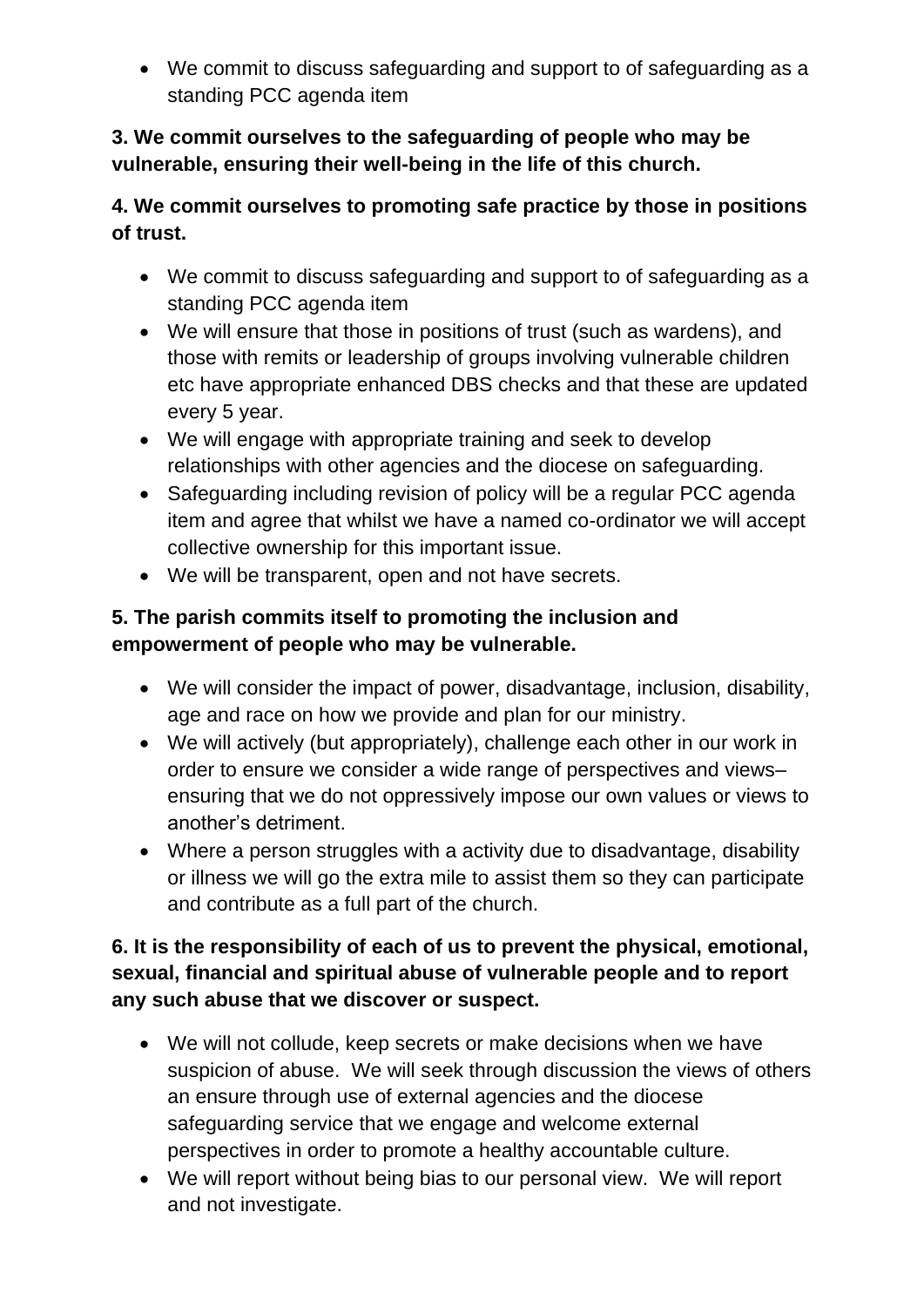- We will record concerns factually in diocese suggested formats (as per recording with care policy 2017)
- We will not take chances with the welfare of children or vulnerable adults.
- We are open to scrutiny and encourage this in others.
- We have zero tolerance to abuse and put the welfare of vulnerable children and adults first.
- We take seriously training and activities relating to the safeguarding of Children and seek to engrain this in our congregational culture.

### **7. We undertake to exercise proper care in the appointment and selection of those who will work with people who may be vulnerable.**

- We will ensure that those in positions of trust (such as wardens), and those with remits or leadership of groups involving vulnerable children etc have appropriate enhanced DBS checks and that these are updated every 5 years.
- We will engage with appropriate training and seek to develop relationships with other agencies and the diocese on safeguarding.
- Safeguarding including revision of policy will be a regular PCC agenda item and agree that whilst we have a named co-ordinator we will accept collective ownership for this important issue. We will be transparent, open and not have secrets.
- Our incumbent undertake to ensure that to the best of his knowledge all PCC members, wardens and ministry leaders are of good standing.
- The PCC undertakes to appoint and upskill a dedicated Safeguarding co-ordinator.
- Safeguarding co-ordination undertakes to maintain a relationship with diocese level safeguarding team and endure that this policy is followed.

## **8. The parish is committed to supporting, resourcing, training and regularly reviewing those who undertake work amongst people who may be vulnerable.**

- We will ensure that those in positions of trust (such as wardens), and those with remits or leadership of groups involving vulnerable children etc have appropriate enhanced DBS checks and that these are updated every 5 year.
- We will engage with appropriate training and seek to develop relationships with other agencies and the diocese on safeguarding.
- Safeguarding including revision of policy will be a regular PCC agenda item and agree that whilst we have a named co-ordinator we will accept collective ownership for this important issue.

We will be transparent, open and not have secrets.